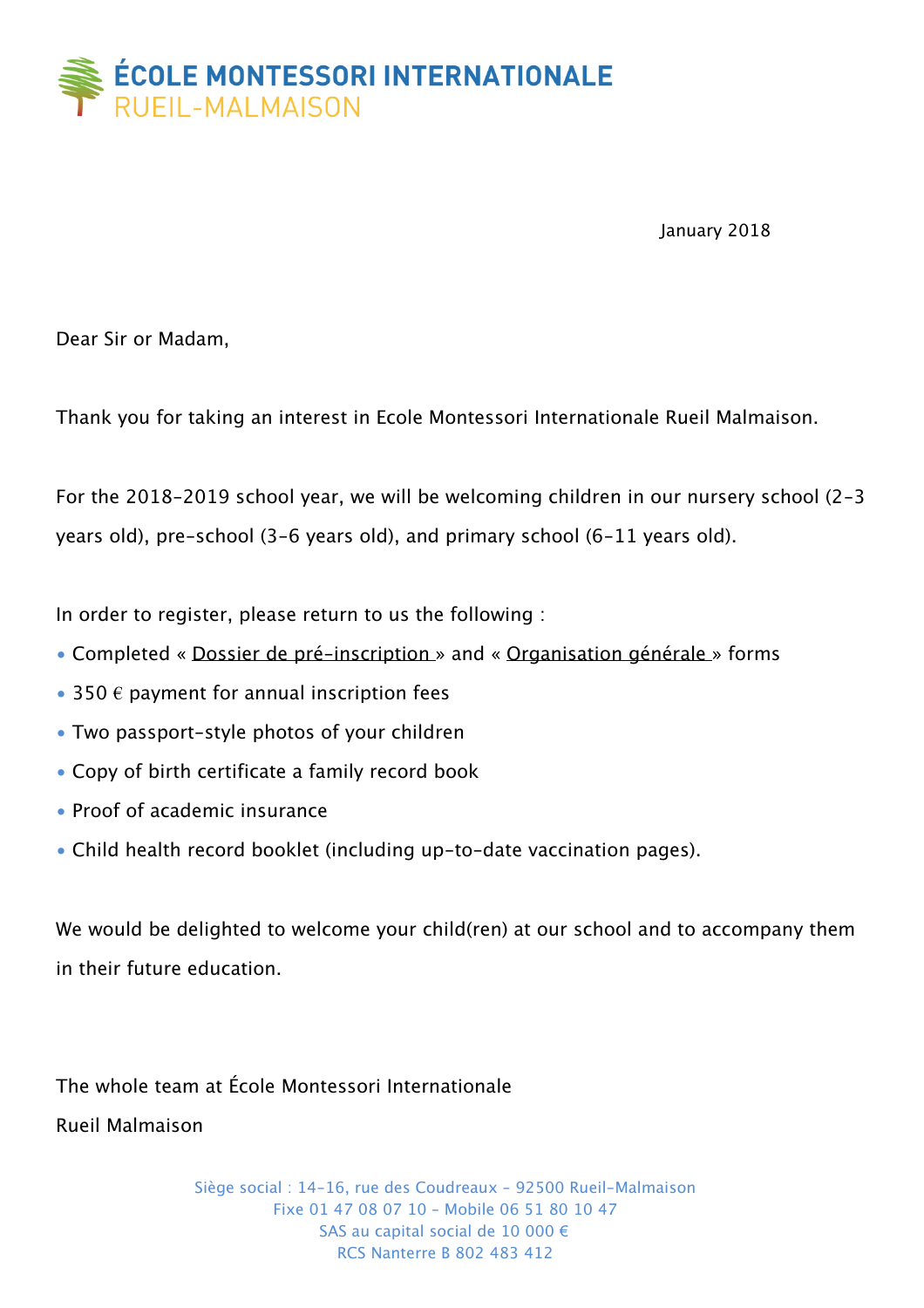

## 2018-2019 Pre-registration form

(This document is not binding but allows us to contact you for a meeting with the school's education board. Please send it back to the following email address : contact@emi-rueil.com)

| Nursery school (2 to 3 years old)        |
|------------------------------------------|
| Preschool children (3 to 6 years old)    |
| Elementary classroom (6 to 11 years old) |
|                                          |
| Girl                                     |
|                                          |
|                                          |
|                                          |
|                                          |
|                                          |
|                                          |
|                                          |
|                                          |
|                                          |
|                                          |
|                                          |
|                                          |
|                                          |
|                                          |
|                                          |
|                                          |
|                                          |

Siège social : 14-16, rue des Coudreaux - 92500 Rueil-Malmaison Fixe 01 47 08 07 10 - Mobile 06 51 80 10 47 SAS au capital social de 10 000 € **RCS Nanterre B 802 483 412**